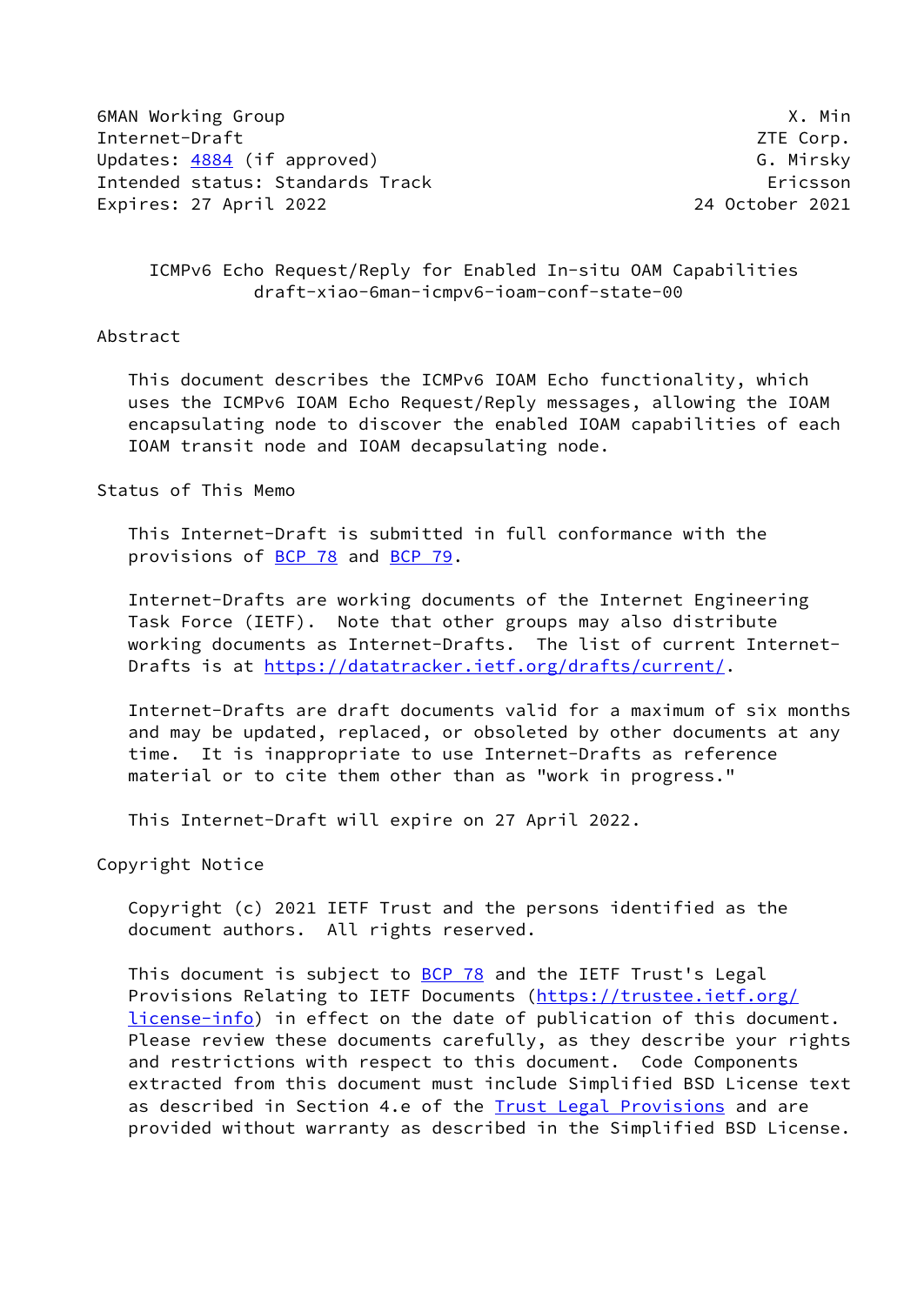<span id="page-1-1"></span>Internet-Draft ICMPv6 Ping Enabled IOAM Capabilities October 2021

#### Table of Contents

|                                         | $\overline{2}$  |
|-----------------------------------------|-----------------|
| Conventions Used in This Document<br>2. | $\overline{3}$  |
| ICMPv6 IOAM Echo Request<br>3.          | $\overline{3}$  |
| 4.                                      | $\overline{4}$  |
| 4.1. IOAM Capabilities Objects          | $\overline{5}$  |
| 4.2. Examples of IOAM Echo Reply        | $\overline{1}$  |
|                                         | 8               |
| 5.1. Code Field Processing              | <u>g</u>        |
| 6.                                      | 10              |
|                                         | 10              |
| 8.                                      | 12              |
| 9.                                      | 13              |
|                                         | $\overline{13}$ |
| 10.1.                                   | 13              |
| 10.2. Informative References            | 14              |
| Addresses<br>Authors'                   | <u>14</u>       |
|                                         |                 |

# <span id="page-1-0"></span>[1](#page-1-0). Introduction

 IPv6 encapsulation for In-situ OAM (IOAM) data is defined in [\[I-D.ietf-ippm-ioam-ipv6-options](#page-14-4)], which uses IPv6 hop-by-hop options and/or destination options to carry IOAM data.

As specified in [\[I-D.ietf-ippm-ioam-conf-state](#page-14-5)], echo request/reply can be used for the IOAM encapsulating node to discover the enabled IOAM capabilities at IOAM transit nodes and IOAM decapsulating node.

As specified in [\[RFC4443](https://datatracker.ietf.org/doc/pdf/rfc4443)], the Internet Control Message Protocol for IPv6 (ICMPv6) is an integral part of IPv6, and the base protocol MUST be fully implemented by every IPv6 node. ICMPv6 messages include error messages and informational messages, and the latter are referred to as ICMPv6 Echo Request/Reply messages. [\[RFC4884](https://datatracker.ietf.org/doc/pdf/rfc4884)] defines ICMPv6 Extension Structure by which multi-part ICMPv6 error messages are supported. [\[RFC8335](https://datatracker.ietf.org/doc/pdf/rfc8335)] defines ICMPv6 Extended Echo Request/Reply messages, and the ICMPv6 Extended Echo Request contains an ICMPv6 Extension Structure customized for this message. Both [\[RFC4884](https://datatracker.ietf.org/doc/pdf/rfc4884)] and [\[RFC8335](https://datatracker.ietf.org/doc/pdf/rfc8335)] provide sound principles and examples on how to extend ICMPv6 error messages and echo request/reply messages.

 This document describes the ICMPv6 IOAM Echo functionality, which uses the ICMPv6 IOAM Echo Request/Reply messages, allowing the IOAM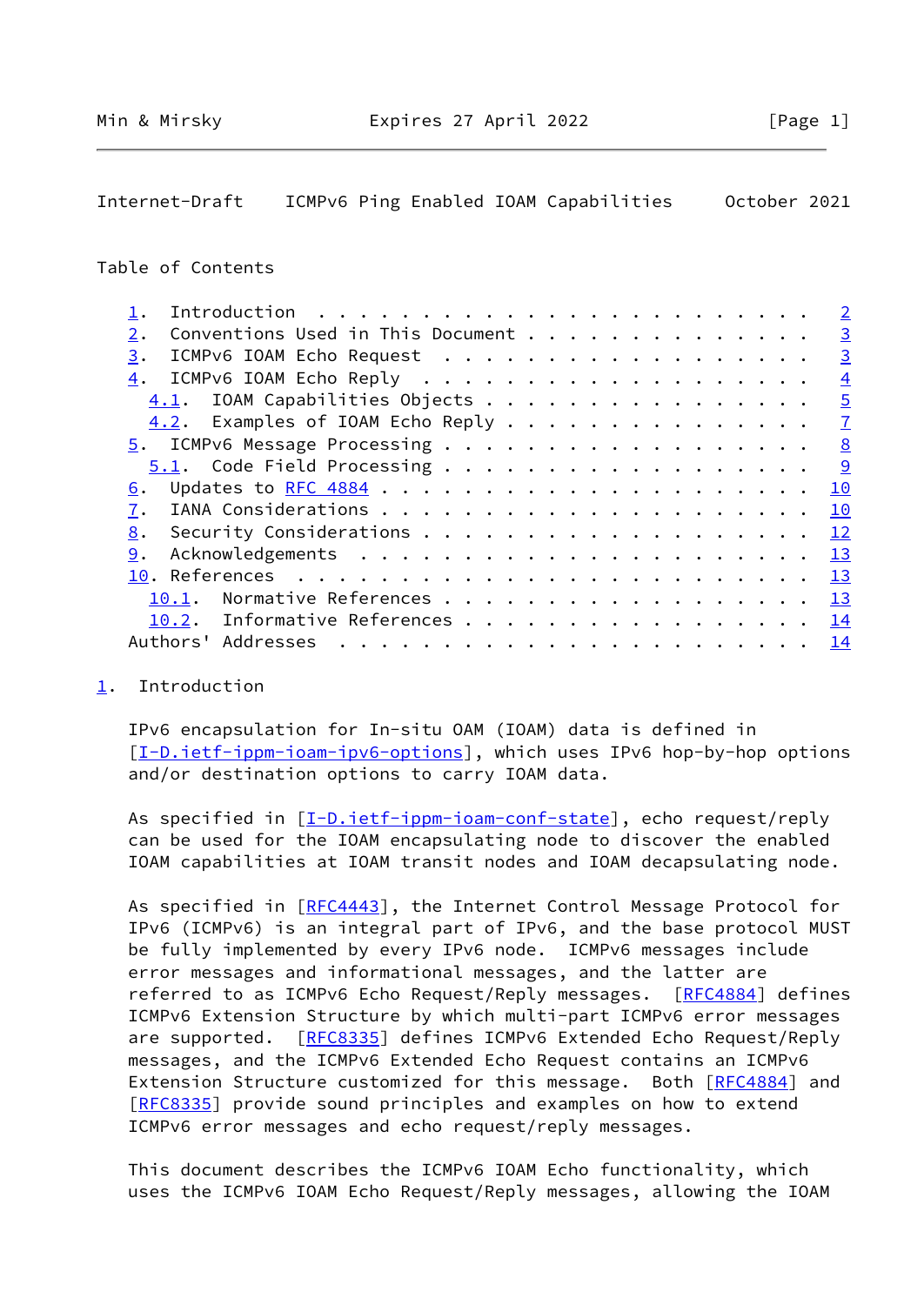encapsulating node to discover the enabled IOAM capabilities of each IOAM transit node and IOAM decapsulating node.

Min & Mirsky **Expires 27 April 2022** [Page 2]

<span id="page-2-1"></span>Internet-Draft ICMPv6 Ping Enabled IOAM Capabilities October 2021

 The IOAM encapsulating node sends an ICMPv6 IOAM Echo Request message to each IOAM transit and decapsulating node, then each receiving node executes access control procedures, and if access is granted, each receiving node returns an ICMPv6 IOAM Echo Reply message which indicates the enabled IOAM capabilities of the receiving node. The ICMPv6 IOAM Echo Reply contains an ICMPv6 Extension Structure exactly customized to this message, and the ICMPv6 Extension Structure contains one or more IOAM Capabilities Objects.

 Note that before the IOAM encapsulating node sends the ICMPv6 IOAM Echo Request messages, it needs to know the IPv6 address of each node along the transport path of a data packet. that can be achieved by executing ICMPv6 traceroute or provisioning explicit path at the IOAM encapsulating node.

<span id="page-2-0"></span>[2](#page-2-0). Conventions Used in This Document

 The key words "MUST", "MUST NOT", "REQUIRED", "SHALL", "SHALL NOT", "SHOULD", "SHOULD NOT", "RECOMMENDED", "NOT RECOMMENDED", "MAY", and "OPTIONAL" in this document are to be interpreted as described in [BCP](https://datatracker.ietf.org/doc/pdf/bcp14) [14](https://datatracker.ietf.org/doc/pdf/bcp14) [[RFC2119\]](https://datatracker.ietf.org/doc/pdf/rfc2119) [\[RFC8174](https://datatracker.ietf.org/doc/pdf/rfc8174)] when, and only when, they appear in all capitals, as shown here.

<span id="page-2-2"></span>[3](#page-2-2). ICMPv6 IOAM Echo Request

 The ICMPv6 IOAM Echo Request message is encapsulated in an IPv6 header [\[RFC8200](https://datatracker.ietf.org/doc/pdf/rfc8200)], like any ICMPv6 message.

The ICMPv6 IOAM Echo Request message has the following format:

0 1 2 3 0 1 2 3 4 5 6 7 8 9 0 1 2 3 4 5 6 7 8 9 0 1 2 3 4 5 6 7 8 9 0 1 +-+-+-+-+-+-+-+-+-+-+-+-+-+-+-+-+-+-+-+-+-+-+-+-+-+-+-+-+-+-+-+-+ | Type | Code | Checksum | +-+-+-+-+-+-+-+-+-+-+-+-+-+-+-+-+-+-+-+-+-+-+-+-+-+-+-+-+-+-+-+-+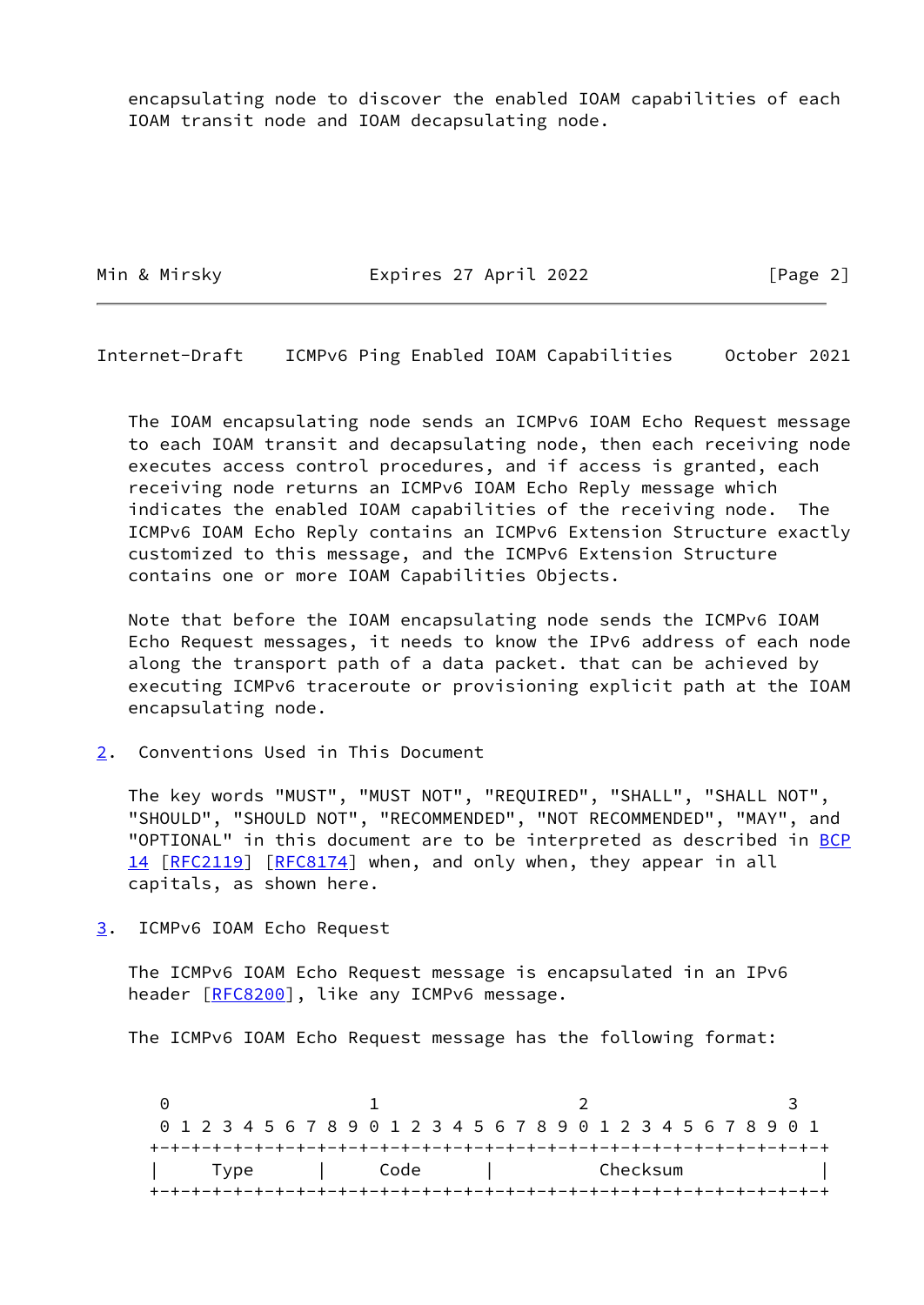| Identifier |Sequence Number| Num of NS-IDs | +-+-+-+-+-+-+-+-+-+-+-+-+-+-+-+-+-+-+-+-+-+-+-+-+-+-+-+-+-+-+-+-+ . IOAM Capabilities Query Container Payload . as specified in . Section 3.1 of [draft-ietf-ippm-ioam-conf-state](https://datatracker.ietf.org/doc/pdf/draft-ietf-ippm-ioam-conf-state) . +-+-+-+-+-+-+-+-+-+-+-+-+-+-+-+-+-+-+-+-+-+-+-+-+-+-+-+-+-+-+-+-+

Figure 1: ICMPv6 IOAM Echo Request Message

IPv6 Header fields:

Min & Mirsky **Expires 27 April 2022** [Page 3]

<span id="page-3-0"></span>Internet-Draft ICMPv6 Ping Enabled IOAM Capabilities October 2021

- \* Source Address: The Source Address identifies the IOAM encapsulating node. It MUST be a valid IPv6 unicast address.
- \* Destination Address: The Destination Address identifies the IOAM transit or decapsulating node. It MUST be a valid IPv6 unicast address.

ICMPv6 fields:

- \* Type: IOAM Echo Request. The value is TBD1.
- \* Code: MUST be set to 0 and MUST be ignored upon receipt.
- \* Checksum: The same as defined in [\[RFC4443](https://datatracker.ietf.org/doc/pdf/rfc4443)].
- \* Identifier: An Identifier aids in matching IOAM Echo Replies to IOAM Echo Requests. It may be zeroed.
- \* Sequence Number: A Sequence Number to aid in matching IOAM Echo Replies to IOAM Echo Requests. It may be zeroed.
- \* Num of NS-IDs: Number of Namespace-IDs within the payload.
- $*$  Following the IOAM Echo Request header, it's a List of Namespace- IDs, which is also called IOAM Capabilities Query Container Payload in Section 3.1 of  $[I-D.iett-ippm-ioam-conf-state]$ . If the payload would not otherwise terminate on a 4-octet boundary, it MUST be padded with zeroes.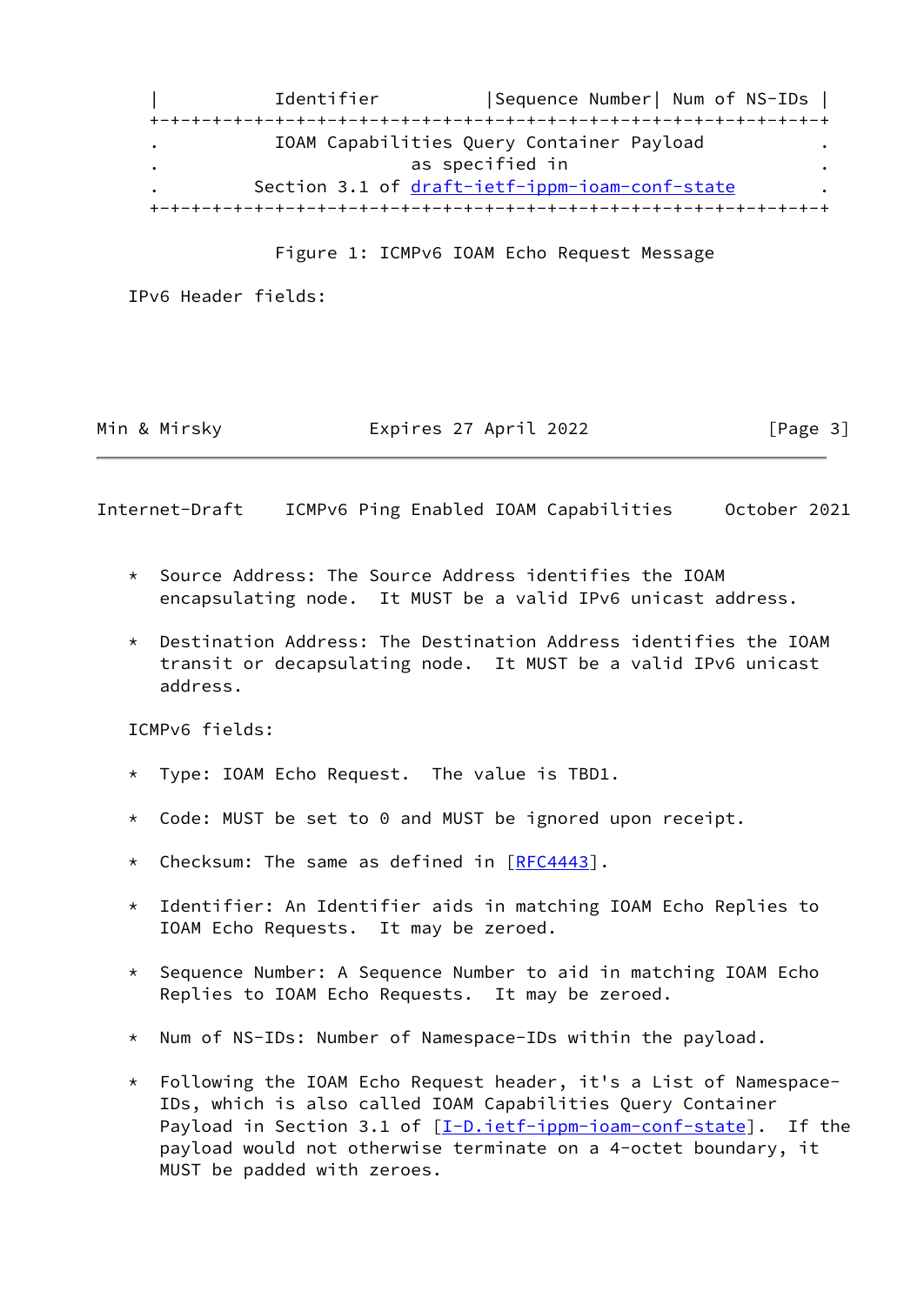### <span id="page-4-0"></span>[4](#page-4-0). ICMPv6 IOAM Echo Reply

 The ICMPv6 IOAM Echo Reply message is encapsulated in an IPv6 header [\[RFC8200](https://datatracker.ietf.org/doc/pdf/rfc8200)], like any ICMPv6 message.

The ICMPv6 IOAM Echo Reply message has the following format:

0 1 2 3 0 1 2 3 4 5 6 7 8 9 0 1 2 3 4 5 6 7 8 9 0 1 2 3 4 5 6 7 8 9 0 1 +-+-+-+-+-+-+-+-+-+-+-+-+-+-+-+-+-+-+-+-+-+-+-+-+-+-+-+-+-+-+-+-+ | Type | Code | Checksum | +-+-+-+-+-+-+-+-+-+-+-+-+-+-+-+-+-+-+-+-+-+-+-+-+-+-+-+-+-+-+-+-+ | Identifier |Sequence Number| Num of NS-IDs | +-+-+-+-+-+-+-+-+-+-+-+-+-+-+-+-+-+-+-+-+-+-+-+-+-+-+-+-+-+-+-+-+ . IOAM Capabilities Response Container Payload . as specified in Section 3.2 of [draft-ietf-ippm-ioam-conf-state](https://datatracker.ietf.org/doc/pdf/draft-ietf-ippm-ioam-conf-state) +-+-+-+-+-+-+-+-+-+-+-+-+-+-+-+-+-+-+-+-+-+-+-+-+-+-+-+-+-+-+-+-+

Min & Mirsky Expires 27 April 2022 [Page 4]

<span id="page-4-1"></span>Internet-Draft ICMPv6 Ping Enabled IOAM Capabilities October 2021

Figure 2: ICMPv6 IOAM Echo Reply Message

IPv6 Header fields:

- Source Address: Copied from the Destination Address field of the invoking IOAM Echo Request packet.
- \* Destination Address: Copied from the Source Address field of the invoking IOAM Echo Request packet.

ICMPv6 fields:

- \* Type: IOAM Echo Reply. The value is TBD2.
- \* Code: Values are (0) No Error, (1) Malformed Query, (2) No Matched Namespace-ID, and (3) Exceed the minimum IPv6 MTU.
- \* Checksum: The same as defined in [\[RFC4443](https://datatracker.ietf.org/doc/pdf/rfc4443)].
- \* Identifier: Copied from the Identifier field of the invoking IOAM Echo Request message.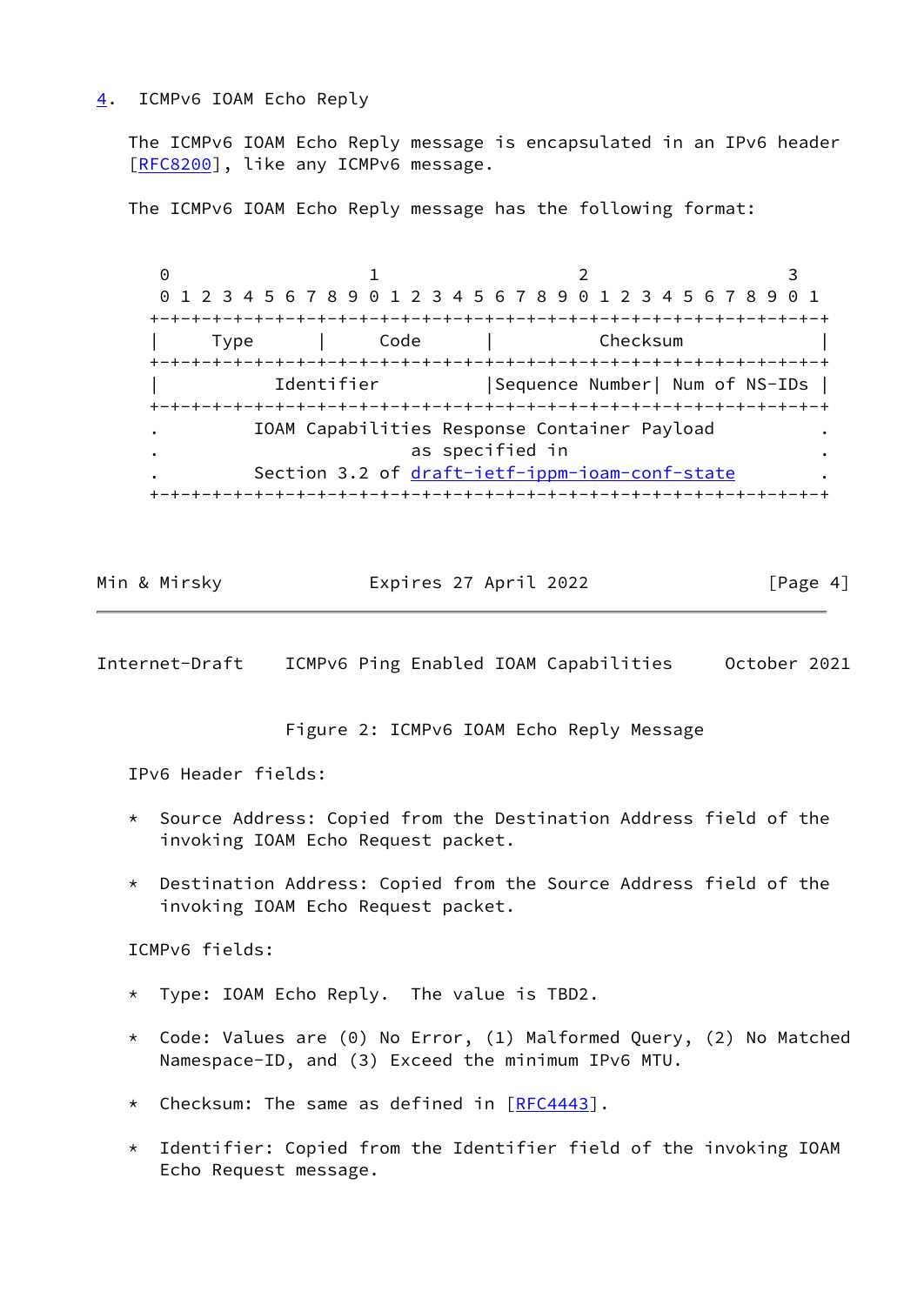- \* Sequence Number: Copied from the Sequence Number field of the invoking IOAM Echo Request message.
- \* Num of NS-IDs: Number of different Namespace-IDs within the payload, its value MUST be no more than the Num of NS-IDs field of the invoking IOAM Echo Request message.
- \* Following the IOAM Echo Reply header, it's a List of IOAM Capabilities Objects, which is also called IOAM Capabilities Response Container Payload in Section 3.2 of [[I-D.ietf-ippm-ioam-conf-state\]](#page-14-5).
- \* Section [7 of \[RFC4884\]](https://datatracker.ietf.org/doc/pdf/rfc4884#section-7) defines the ICMP Extension Structure. As per [RFC 4884,](https://datatracker.ietf.org/doc/pdf/rfc4884) the Extension Structure contains exactly one Extension Header followed by one or more objects. When applied to the ICMPv6 IOAM Echo Reply message, the ICMP Extension Structure SHOULD contain one or more IOAM Capabilities Objects.

<span id="page-5-0"></span>[4.1](#page-5-0). IOAM Capabilities Objects

 All ICMPv6 IOAM Capabilities Objects are encapsulated in an ICMPv6 IOAM Echo Reply message.

Each ICMPv6 IOAM Capabilities Object has the following format:

| Min & Mirsky | Expires 27 April 2022 | [Page 5] |
|--------------|-----------------------|----------|
|              |                       |          |

Internet-Draft ICMPv6 Ping Enabled IOAM Capabilities October 2021

 $0$  1 2 3 0 1 2 3 4 5 6 7 8 9 0 1 2 3 4 5 6 7 8 9 0 1 2 3 4 5 6 7 8 9 0 1 +-+-+-+-+-+-+-+-+-+-+-+-+-+-+-+-+-+-+-+-+-+-+-+-+-+-+-+-+-+-+-+-+ Length | Class-Num | C-Type | +-+-+-+-+-+-+-+-+-+-+-+-+-+-+-+-+-+-+-+-+-+-+-+-+-+-+-+-+-+-+-+-+ . IOAM Capabilities Object Payload . . as specified in . Section 3.2.x of draft-ietf-ippm-ioam-conf-state +-+-+-+-+-+-+-+-+-+-+-+-+-+-+-+-+-+-+-+-+-+-+-+-+-+-+-+-+-+-+-+-+

#### Figure 3: IOAM Capabilities Object

Object fields:

\* Class-Num: IOAM Capabilities Objects. The values are listed as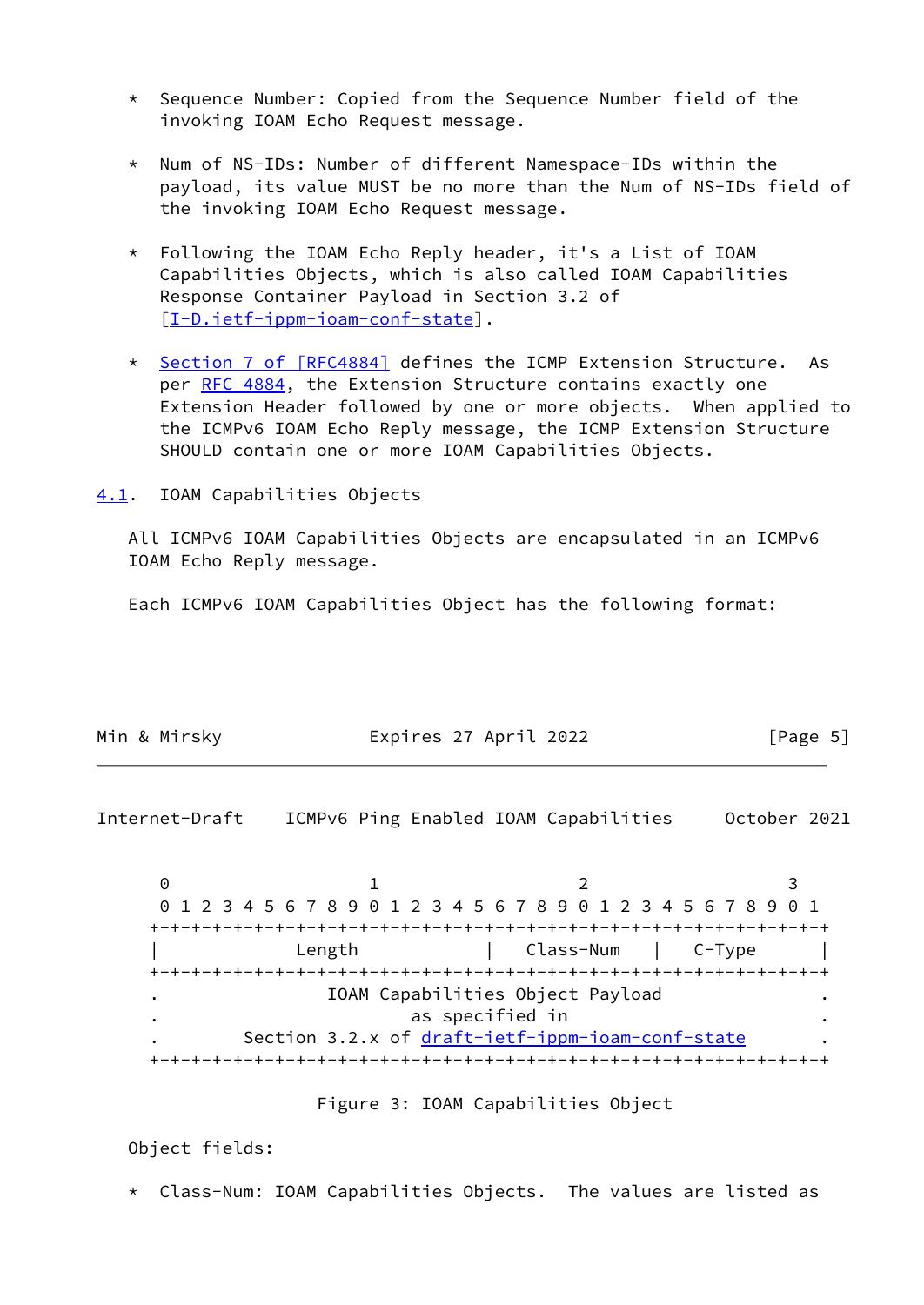the following:

| Value | Object Name                               |
|-------|-------------------------------------------|
|       |                                           |
| TBD3  | IOAM Tracing Capabilities Object          |
| TBD4  | IOAM Proof-of-Transit Capabilities Object |
| TBD5  | IOAM Edge-to-Edge Capabilities Object     |
| TBD6  | IOAM DEX Capabilities Object              |
| TBD7  | IOAM End-of-Domain Object                 |
|       |                                           |

\* C-Type: Values are listed as the following:

| Class-Num | $C-Type$ | C-Type Name           |
|-----------|----------|-----------------------|
|           |          |                       |
| TBD3      | 0        | Reserved              |
|           |          | Pre-allocated Tracing |
|           | 2        | Incremental Tracing   |
| TBD4      | Θ        | Reserved              |
| TBD5      | 0        | Reserved              |
| TBD6      | 0        | Reserved              |
| TRD7      |          | Reserved              |

- \* Length: Length of the object, measured in octets, including the Object Header and Object Payload.
- \* Following the IOAM Capabilities Object Header, it's the IOAM Capabilities Object Payload, which is defined respectively in Section 3.2.1, Section 3.2.2, Section 3.2.3, Section 3.2.4, Section 3.2.5 and Section 3.2.6 of [[I-D.ietf-ippm-ioam-conf-state\]](#page-14-5).

| Min & Mirsky |  |  |  |
|--------------|--|--|--|
|--------------|--|--|--|

Expires 27 April 2022 [Page 6]

<span id="page-6-1"></span>Internet-Draft ICMPv6 Ping Enabled IOAM Capabilities October 2021

# <span id="page-6-0"></span>[4.2](#page-6-0). Examples of IOAM Echo Reply

 The format of ICMPv6 IOAM Echo Reply can vary from deployment to deployment.

 In a deployment where only the default Namespace-ID is used, the IOAM Pre-allocated Tracing Capabilities and IOAM Proof-of-Transit Capabilities are enabled at the IOAM transit node that received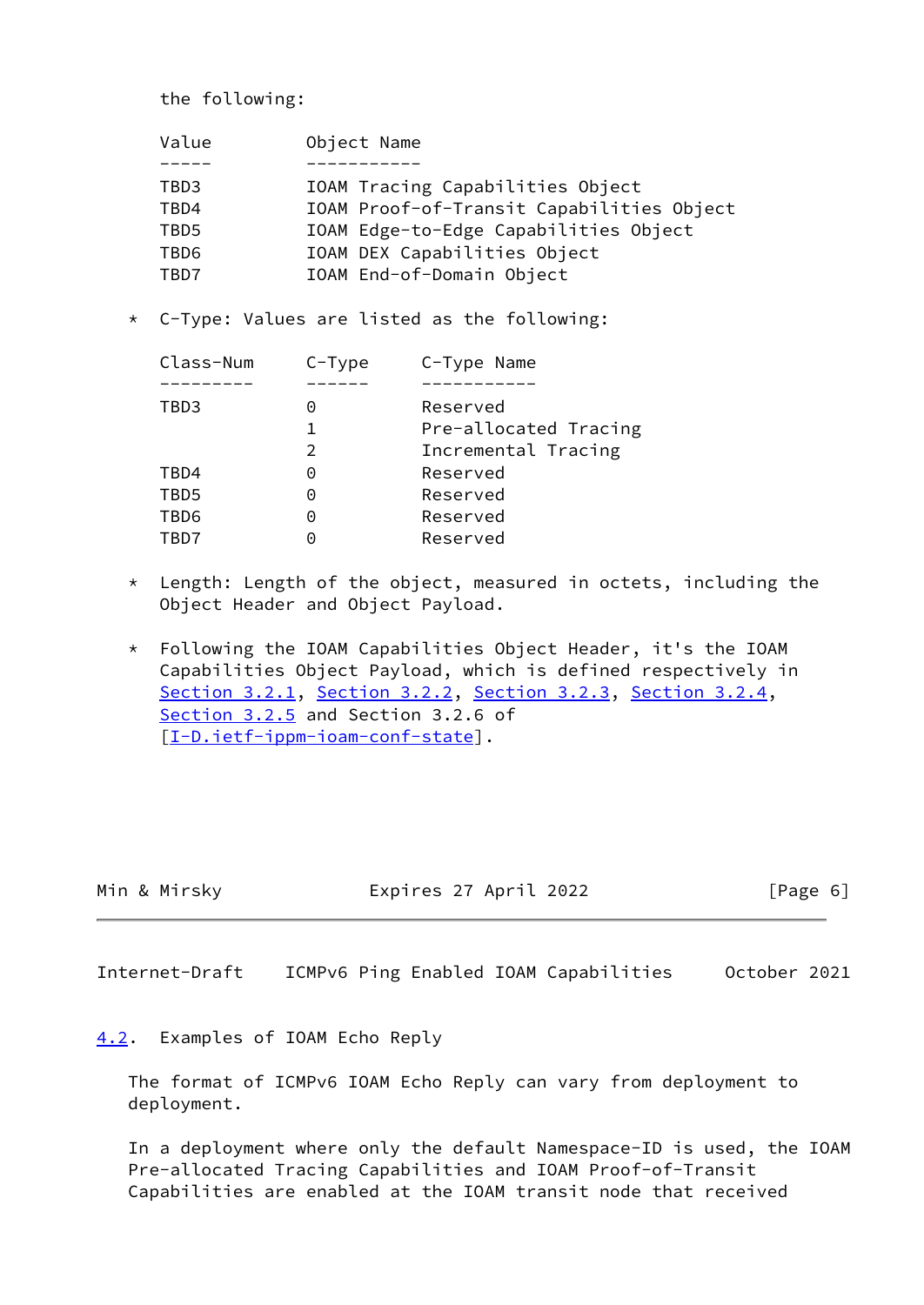ICMPv6 IOAM Echo Request message, the ICMPv6 IOAM Echo Reply message is depicted as the following:

0 1 2 3 0 1 2 3 4 5 6 7 8 9 0 1 2 3 4 5 6 7 8 9 0 1 2 3 4 5 6 7 8 9 0 1 +-+-+-+-+-+-+-+-+-+-+-+-+-+-+-+-+-+-+-+-+-+-+-+-+-+-+-+-+-+-+-+-+ | Type | Code | Checksum | +-+-+-+-+-+-+-+-+-+-+-+-+-+-+-+-+-+-+-+-+-+-+-+-+-+-+-+-+-+-+-+-+ | Identifier |Sequence Number| Num of NS-IDs | +-+-+-+-+-+-+-+-+-+-+-+-+-+-+-+-+-+-+-+-+-+-+-+-+-+-+-+-+-+-+-+-+ Length | Class-Num | C-Type | +-+-+-+-+-+-+-+-+-+-+-+-+-+-+-+-+-+-+-+-+-+-+-+-+-+-+-+-+-+-+-+-+ | IOAM-Trace-Type | Reserved |W| +-+-+-+-+-+-+-+-+-+-+-+-+-+-+-+-+-+-+-+-+-+-+-+-+-+-+-+-+-+-+-+-+ Namespace-ID | Egress\_MTU +-+-+-+-+-+-+-+-+-+-+-+-+-+-+-+-+-+-+-+-+-+-+-+-+-+-+-+-+-+-+-+-+ | Egress\_if\_id (short or wide format)  $\dots \dots$  +-+-+-+-+-+-+-+-+-+-+-+-+-+-+-+-+-+-+-+-+-+-+-+-+-+-+-+-+-+-+-+-+ Length | Class-Num | C-Type | +-+-+-+-+-+-+-+-+-+-+-+-+-+-+-+-+-+-+-+-+-+-+-+-+-+-+-+-+-+-+-+-+ | Namespace-ID | IOAM-POT-Type |P|SoR|Reserved | +-+-+-+-+-+-+-+-+-+-+-+-+-+-+-+-+-+-+-+-+-+-+-+-+-+-+-+-+-+-+-+-+

 In a deployment where only the default Namespace-ID is used, the IOAM Pre-allocated Tracing Capabilities, IOAM Proof-of-Transit Capabilities and IOAM Edge-to-Edge Capabilities are enabled at the IOAM decapsulating node that received ICMPv6 IOAM Echo Request message, the ICMPv6 IOAM Echo Reply message is depicted as the following:

| Min & Mirsky |  |  |
|--------------|--|--|
|              |  |  |

Expires 27 April 2022 [Page 7]

<span id="page-7-0"></span>Internet-Draft ICMPv6 Ping Enabled IOAM Capabilities October 2021

0 1 2 3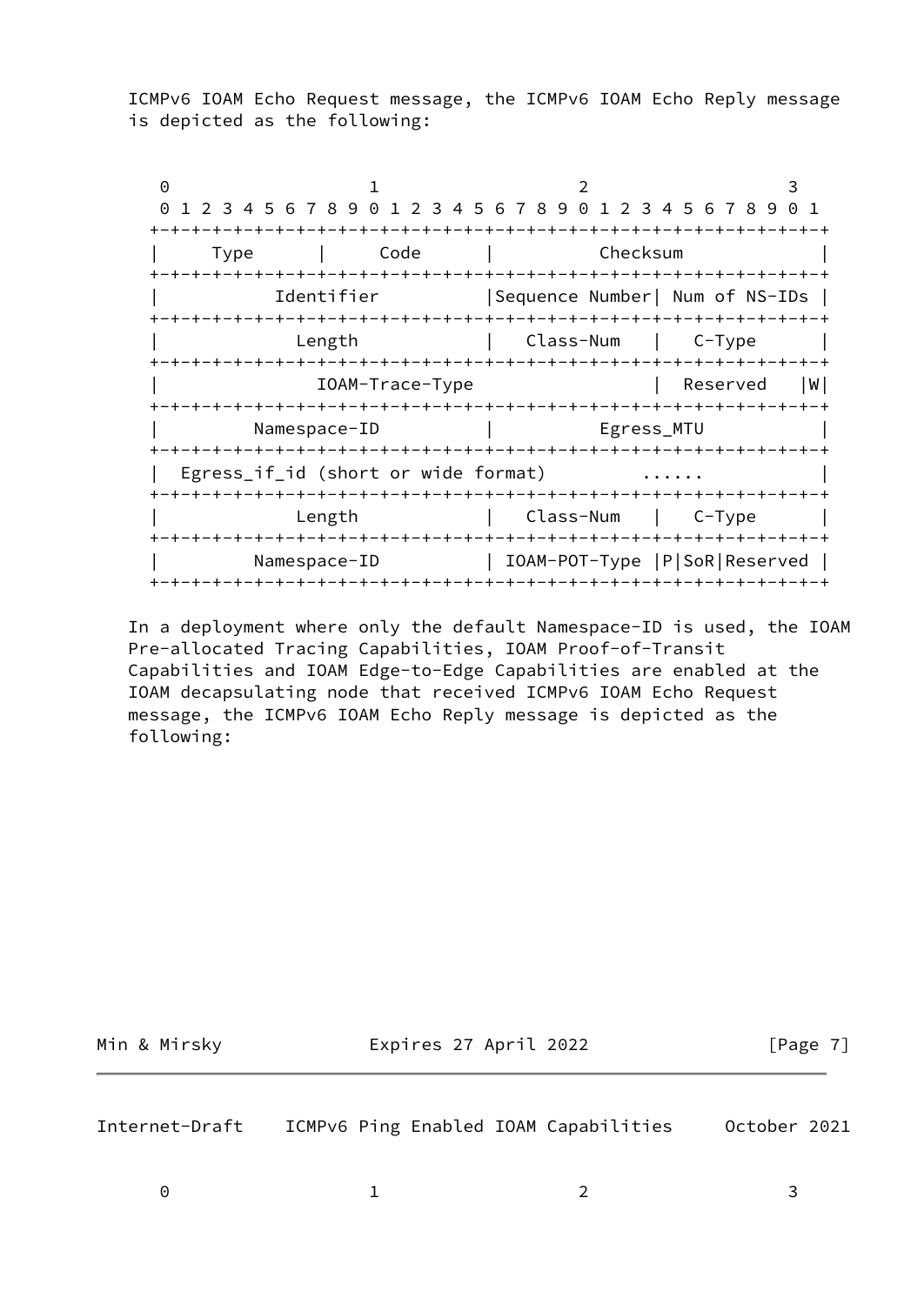0 1 2 3 4 5 6 7 8 9 0 1 2 3 4 5 6 7 8 9 0 1 2 3 4 5 6 7 8 9 0 1 +-+-+-+-+-+-+-+-+-+-+-+-+-+-+-+-+-+-+-+-+-+-+-+-+-+-+-+-+-+-+-+-+ | Type | Code | Checksum | +-+-+-+-+-+-+-+-+-+-+-+-+-+-+-+-+-+-+-+-+-+-+-+-+-+-+-+-+-+-+-+-+ | Identifier |Sequence Number| Num of NS-IDs | +-+-+-+-+-+-+-+-+-+-+-+-+-+-+-+-+-+-+-+-+-+-+-+-+-+-+-+-+-+-+-+-+ Length | Class-Num | C-Type | +-+-+-+-+-+-+-+-+-+-+-+-+-+-+-+-+-+-+-+-+-+-+-+-+-+-+-+-+-+-+-+-+ | IOAM-Trace-Type | Reserved |W| +-+-+-+-+-+-+-+-+-+-+-+-+-+-+-+-+-+-+-+-+-+-+-+-+-+-+-+-+-+-+-+-+ Namespace-ID | Egress\_MTU +-+-+-+-+-+-+-+-+-+-+-+-+-+-+-+-+-+-+-+-+-+-+-+-+-+-+-+-+-+-+-+-+ | Egress if id (short or wide format) ...... +-+-+-+-+-+-+-+-+-+-+-+-+-+-+-+-+-+-+-+-+-+-+-+-+-+-+-+-+-+-+-+-+ Length | Class-Num | C-Type | +-+-+-+-+-+-+-+-+-+-+-+-+-+-+-+-+-+-+-+-+-+-+-+-+-+-+-+-+-+-+-+-+ | Namespace-ID | IOAM-POT-Type |P|SoR|Reserved | +-+-+-+-+-+-+-+-+-+-+-+-+-+-+-+-+-+-+-+-+-+-+-+-+-+-+-+-+-+-+-+-+ | Length | Class-Num | C-Type | +-+-+-+-+-+-+-+-+-+-+-+-+-+-+-+-+-+-+-+-+-+-+-+-+-+-+-+-+-+-+-+-+ Namespace-ID | IOAM-E2E-Type +-+-+-+-+-+-+-+-+-+-+-+-+-+-+-+-+-+-+-+-+-+-+-+-+-+-+-+-+-+-+-+-+ |TSF|TSL| Reserved | MBZ +-+-+-+-+-+-+-+-+-+-+-+-+-+-+-+-+-+-+-+-+-+-+-+-+-+-+-+-+-+-+-+-+

 Note that when an ICMPv6 IOAM Echo Request message or IOAM Echo Reply message is received, the Payload Length field of IPv6 Header [\[RFC8200](https://datatracker.ietf.org/doc/pdf/rfc8200)] indicates the message length.

<span id="page-8-0"></span>[5](#page-8-0). ICMPv6 Message Processing

 When a node receives an ICMPv6 IOAM Echo Request message and any of the following conditions apply, the node MUST silently discard the incoming message:

- \* The node does not recognize the ICMPv6 IOAM Echo Request message.
- \* The node has not explicitly enabled ICMPv6 IOAM Echo functionality.
- \* The incoming ICMPv6 IOAM Echo Request carries a Source Address that is not explicitly authorized.
- \* The Source Address of the incoming message is not a unicast address.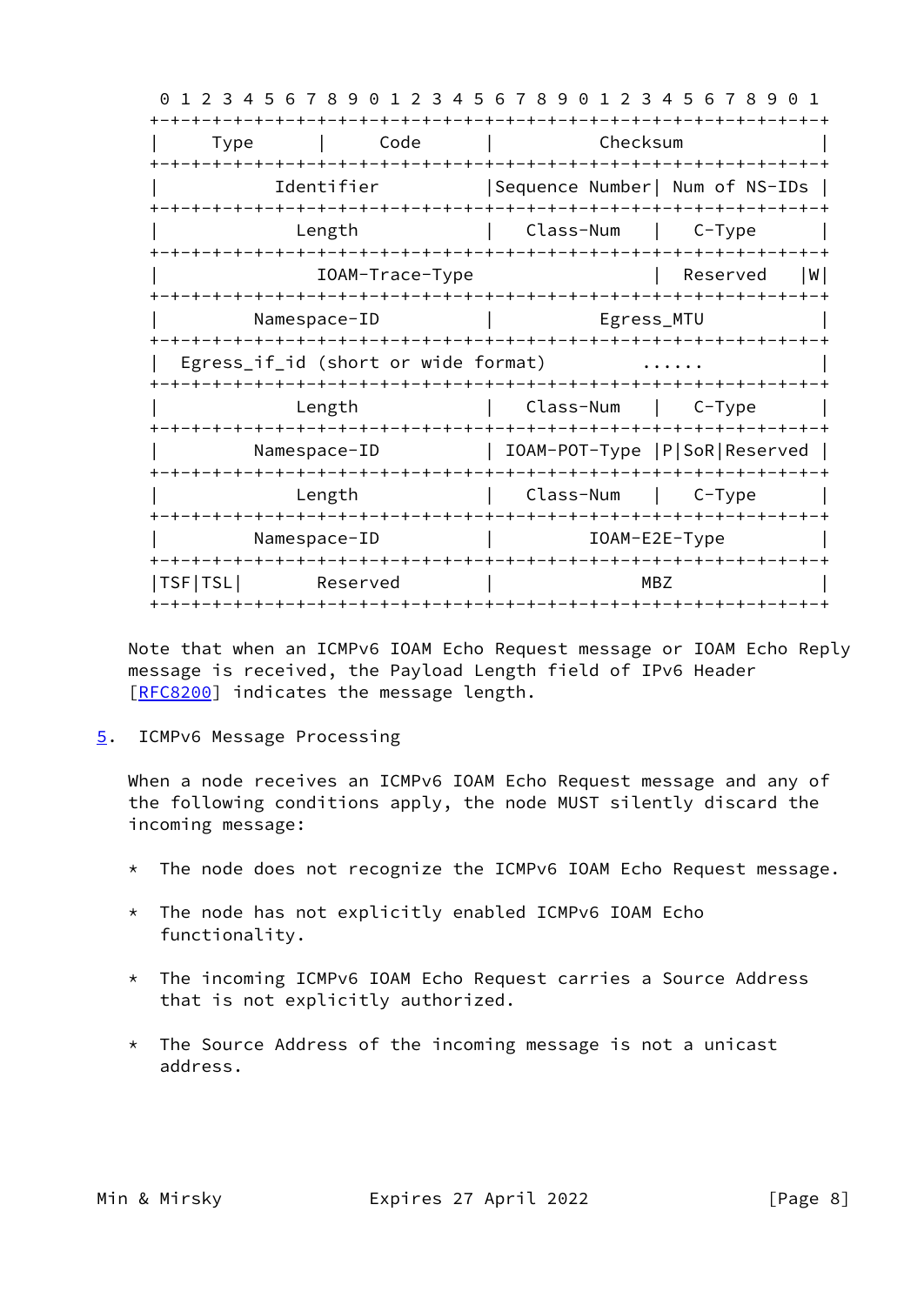<span id="page-9-1"></span>Internet-Draft ICMPv6 Ping Enabled IOAM Capabilities October 2021

 \* The Destination Address of the incoming message is a multicast address.

 Otherwise, when a node receives an ICMPv6 IOAM Echo Request, it MUST format an ICMPv6 IOAM Echo Reply as follows:

- \* Set the Hop Limit to 255.
- \* Set the DiffServ codepoint to CS0 [\[RFC4594](https://datatracker.ietf.org/doc/pdf/rfc4594)].
- \* Copy the Destination Address from the IOAM Echo Request to the Source Address of the IOAM Echo Reply.
- \* Copy the Source Address from the IOAM Echo Request to the Destination Address of the IOAM Echo Reply.
- \* Set the Next Header to (58) ICMPv6.
- \* Set the ICMPv6 Type to (TBD2) IOAM Echo Reply.
- $*$  Copy the Identifier from the IOAM Echo Request to the IOAM Echo Reply.
- Copy the Sequence Number from the IOAM Echo Request to the IOAM Echo Reply.
- \* Set the Code field as described in [Section 5.1](#page-9-0).
- \* If the Code field is equal to (0) No Error, then add one or more objects as described in [Section 4.1](#page-5-0).
- \* Set the Checksum appropriately.
- \* Forward the ICMPv6 IOAM Echo Reply to its destination.

<span id="page-9-0"></span>[5.1](#page-9-0). Code Field Processing

 The Code field MUST be set to (1) Malformed Query if any of the following conditions apply:

- \* The ICMPv6 IOAM Echo Request does not include any Namespace-ID.
- The value of Num of NS-IDs field does not match the contained list of Namespace-IDs.
- \* The query is otherwise malformed.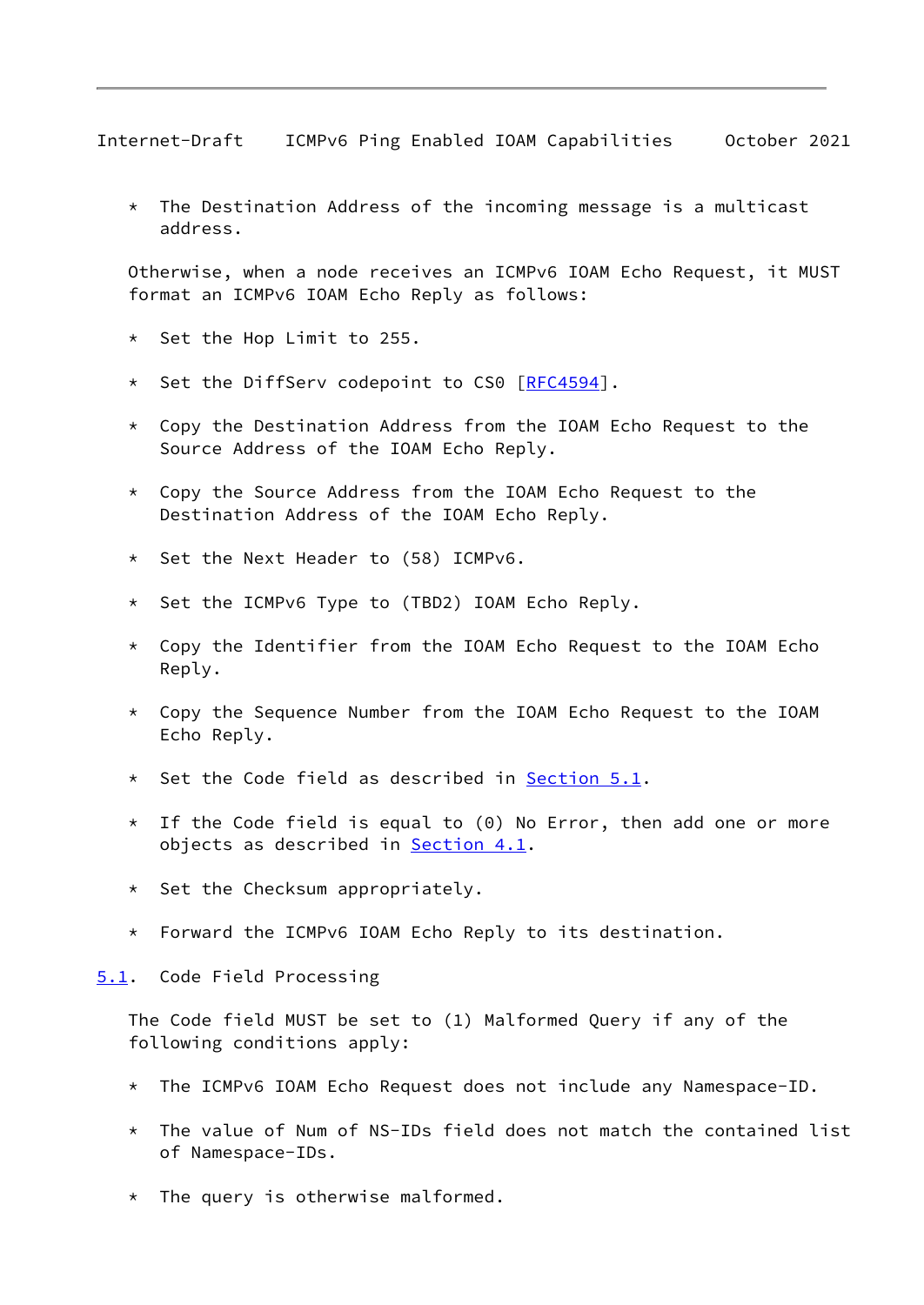<span id="page-10-1"></span>Internet-Draft ICMPv6 Ping Enabled IOAM Capabilities October 2021

 The Code field MUST be set to (2) No Matched Namespace-ID if none of the contained list of Namespace-IDs is recognized.

 The Code field MUST be set to (3) Exceed the minimum IPv6 MTU if the formatted ICMPv6 IOAM Echo Reply exceeds the minimum IPv6 MTU (i.e., 1280 octets). In this case, all objects MUST be stripped before forwarding the ICMPv6 Echo Reply to its destination.

Otherwise, the Code field MUST be set to (0) No Error.

<span id="page-10-0"></span>[6](#page-10-0). Updates to [RFC 4884](https://datatracker.ietf.org/doc/pdf/rfc4884)

Section [4.6 of \[RFC4884\]](https://datatracker.ietf.org/doc/pdf/rfc4884#section-4.6) provides a list of extensible ICMP messages (i.e., messages that can carry the ICMP Extension Structure). This document adds the ICMPv6 IOAM Echo Request message and the ICMPv6 IOAM Echo Reply message to that list.

<span id="page-10-2"></span>[7](#page-10-2). IANA Considerations

This document requests the following IANA actions:

- \* Add the following to the "ICMPv6 'type' Numbers" registry:
	- TBD1 IOAM Echo Request
	- As ICMPv6 distinguishes between informational and error messages, and this is an informational message, the value must be assigned from the range 128-255.
- \* Add the following to the "Type TBD1 IOAM Echo Request" sub registry:
	- (0) No Error
- \* Add the following to the "ICMPv6 'type' Numbers" registry:
	- TBD2 IOAM Echo Reply
	- As ICMPv6 distinguishes between informational and error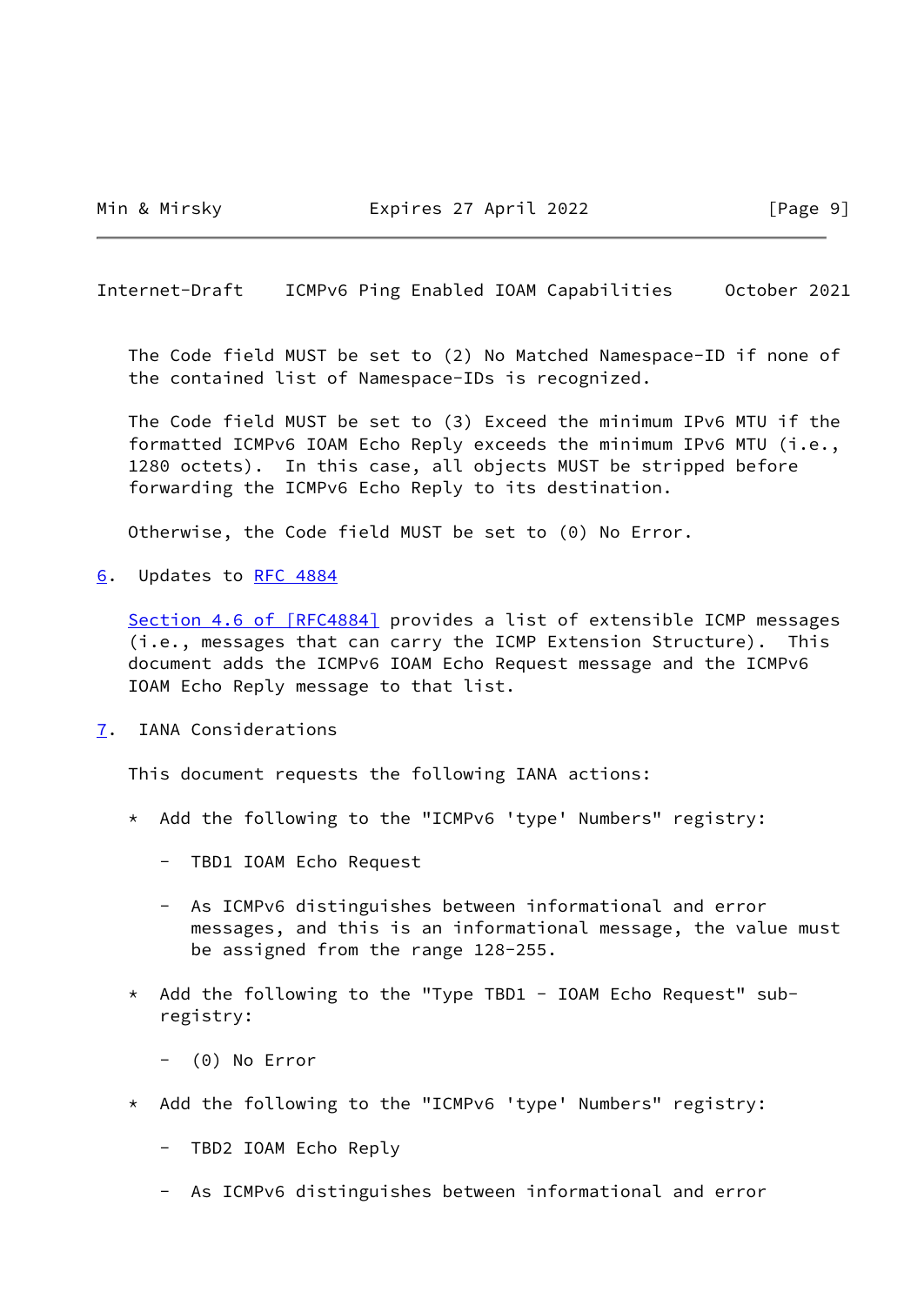messages, and this is an informational message, the value must be assigned from the range 128-255.

- \* Add the following to the "Type TBD2 IOAM Echo Reply" sub registry:
	- (0) No Error
	- (1) Malformed Query

| Min & Mirsky | Expires 27 April 2022 | [Page 10] |
|--------------|-----------------------|-----------|
|              |                       |           |

Internet-Draft ICMPv6 Ping Enabled IOAM Capabilities October 2021

- (2) No Matched Namespace-ID
- (3) Exceed the minimum IPv6 MTU
- \* Add the following to the "ICMP Extension Object Classes and Class Sub-types" registry:
	- (TBD3) IOAM Tracing Capabilities Object
- Add the following C-types to the "Sub-types Class TBD3 IOAM Tracing Capabilities Object" sub-registry:
	- (0) Reserved
	- (1) Pre-allocated Tracing
	- (2) Incremental Tracing
	- C-Type values are assigned on a First Come First Serve (FCFS) basis with a range of 0-255.
- \* Add the following to the "ICMP Extension Object Classes and Class Sub-types" registry:
	- (TBD4) IOAM Proof-of-Transit Capabilities Object
- \* Add the following C-types to the "Sub-types Class TBD4 IOAM Proof-of-Transit Capabilities Object" sub-registry:
	- (0) Reserved
	- C-Type values are assigned on an FCFS basis with a range of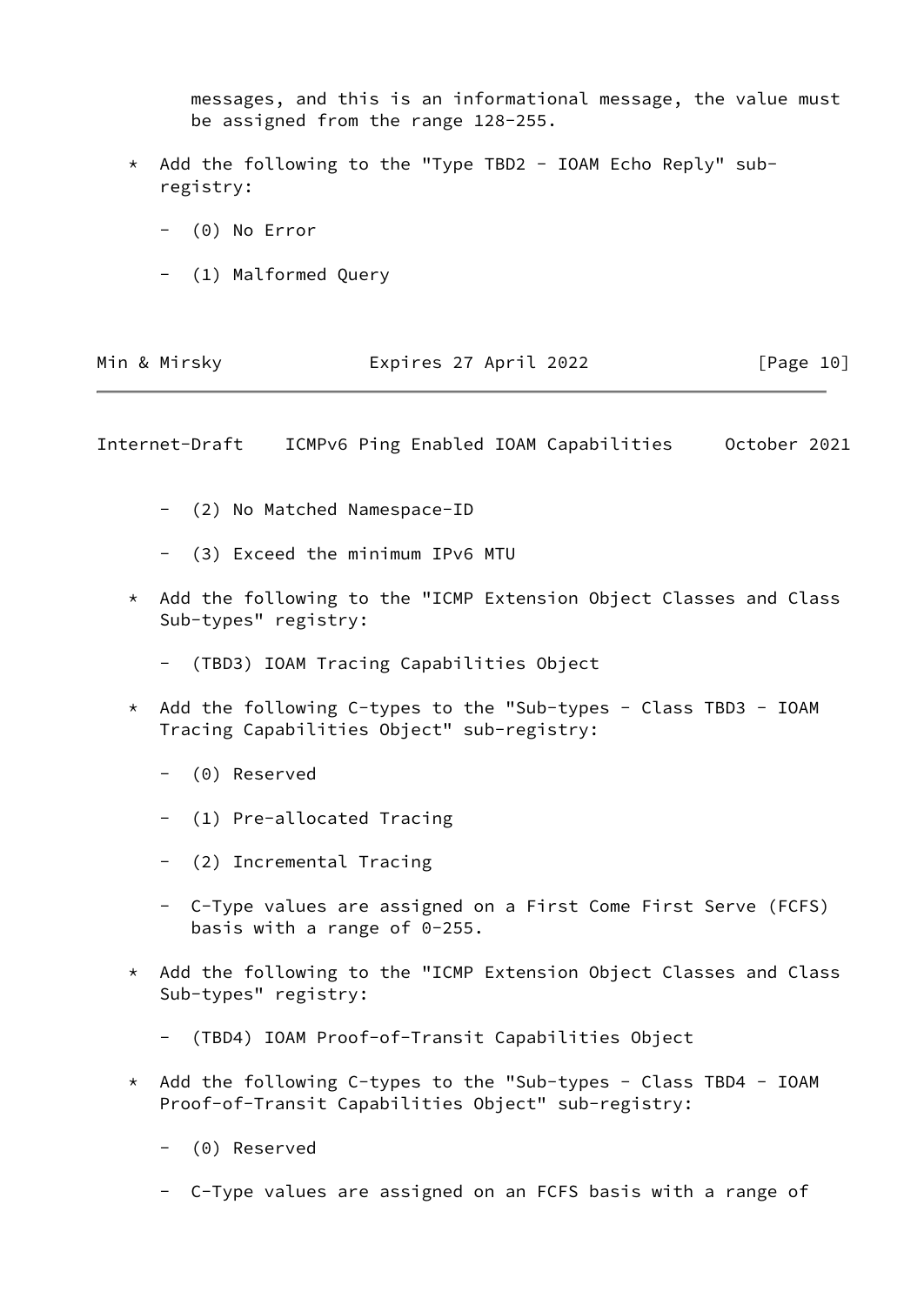$0 - 255$ .

- \* Add the following to the "ICMP Extension Object Classes and Class Sub-types" registry:
	- (TBD5) IOAM Edge-to-Edge Capabilities Object
- \* Add the following C-types to the "Sub-types Class TBD5 IOAM Edge-to-Edge Capabilities Object" sub-registry:
	- (0) Reserved
	- C-Type values are assigned on an FCFS basis with a range of  $0 - 255$ .

| Min & Mirsky | Expires 27 April 2022 | [Page 11] |
|--------------|-----------------------|-----------|
|              |                       |           |

<span id="page-12-0"></span>Internet-Draft ICMPv6 Ping Enabled IOAM Capabilities October 2021

 \* Add the following to the "ICMP Extension Object Classes and Class Sub-types" registry:

- (TBD6) IOAM DEX Capabilities Object

- \* Add the following C-types to the "Sub-types Class TBD6 IOAM DEX Capabilities Object" sub-registry:
	- (0) Reserved
	- C-Type values are assigned on an FCFS basis with a range of  $0 - 255$ .
- \* Add the following to the "ICMP Extension Object Classes and Class Sub-types" registry:
	- (TBD7) IOAM End-of-Domain Object
- \* Add the following C-types to the "Sub-types Class TBD7 IOAM End-of-Domain Object" sub-registry:
	- (0) Reserved
	- C-Type values are assigned on an FCFS basis with a range of  $0 - 255.$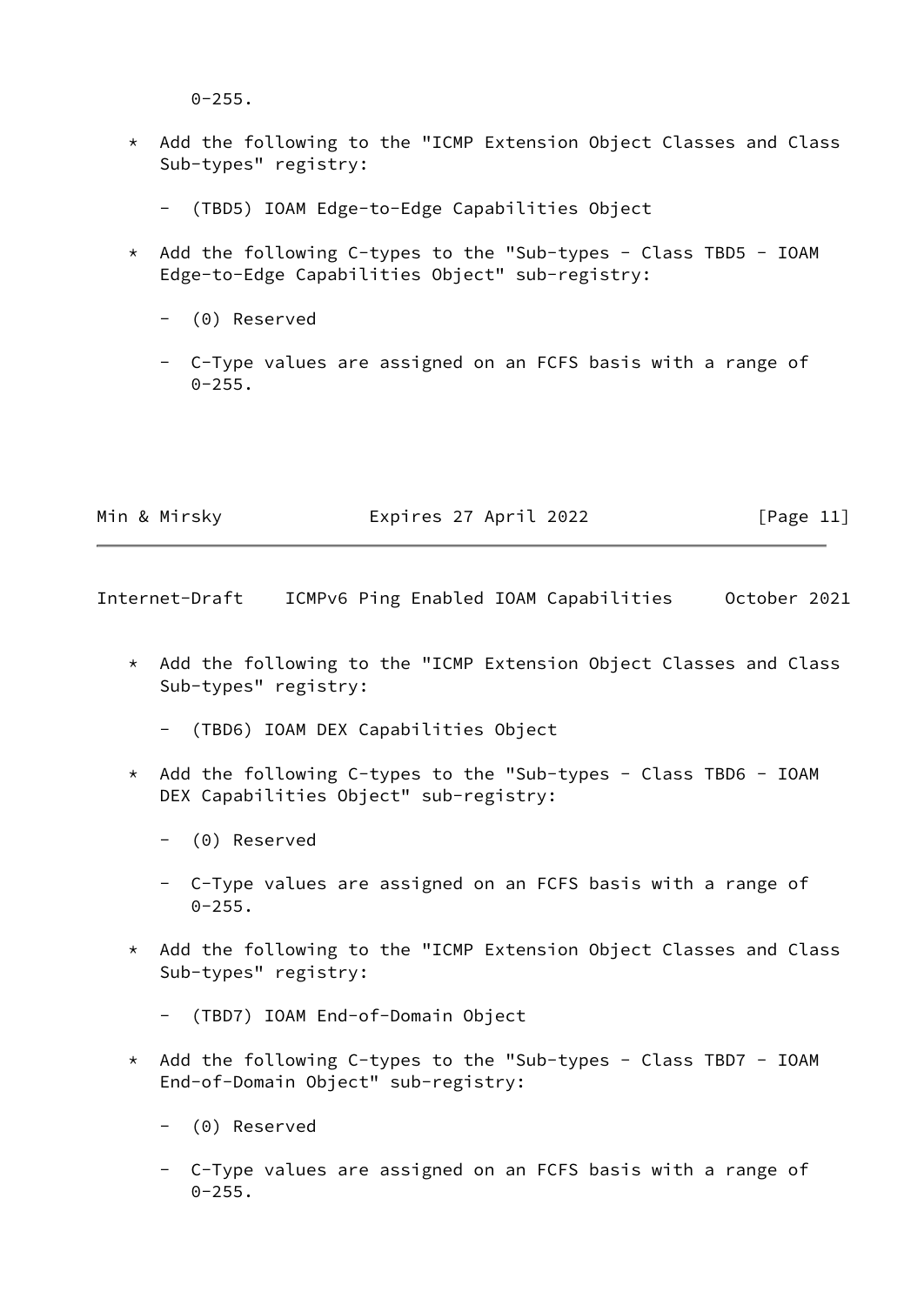All codes mentioned above are assigned on an FCFS basis with a range  $of 0-255.$ 

<span id="page-13-0"></span>[8](#page-13-0). Security Considerations

Securiy issues discussed in [\[I-D.ietf-ippm-ioam-conf-state](#page-14-5)] apply to this document.

 This document recommends using IP Authentication Header [\[RFC4302](https://datatracker.ietf.org/doc/pdf/rfc4302)] or IP Encapsulating Security Payload Header [\[RFC4303](https://datatracker.ietf.org/doc/pdf/rfc4303)] to provide integrity protection for IOAM Capabilities info.

 This document recommends using IP Encapsulating Security Payload Header [\[RFC4303](https://datatracker.ietf.org/doc/pdf/rfc4303)] to provide privacy protection for IOAM Capabilities info.

 This document recommends that the network operators establish policies that restrict access to ICMPv6 IOAM Echo functionality. In order to enforce these policies, nodes that support ICMPv6 IOAM Echo functionality MUST support the following configuration options:

| Min & Mirsky | Expires 27 April 2022 | [Page 12] |
|--------------|-----------------------|-----------|
|              |                       |           |

<span id="page-13-2"></span>Internet-Draft ICMPv6 Ping Enabled IOAM Capabilities October 2021

- \* Enable/disable ICMP IOAM Echo functionality. By default, ICMPv6 IOAM Echo functionality is disabled.
- \* Define enabled Namespace-IDs. By default, all Namespace-IDs except the default one (i.e., Namespace-ID 0x0000) are disabled.
- \* For each enabled Namespace-ID, define the prefixes from which ICMPv6 IOAM Echo Request messages are permitted.

 When a node receives an ICMPv6 IOAM Echo Request message that it is not configured to support, it MUST silently discard the message. See [Section 5](#page-8-0) for details.

 In order to protect local resources, implementations SHOULD rate limit incoming ICMPv6 IOAM Echo Request messages.

<span id="page-13-1"></span>[9](#page-13-1). Acknowledgements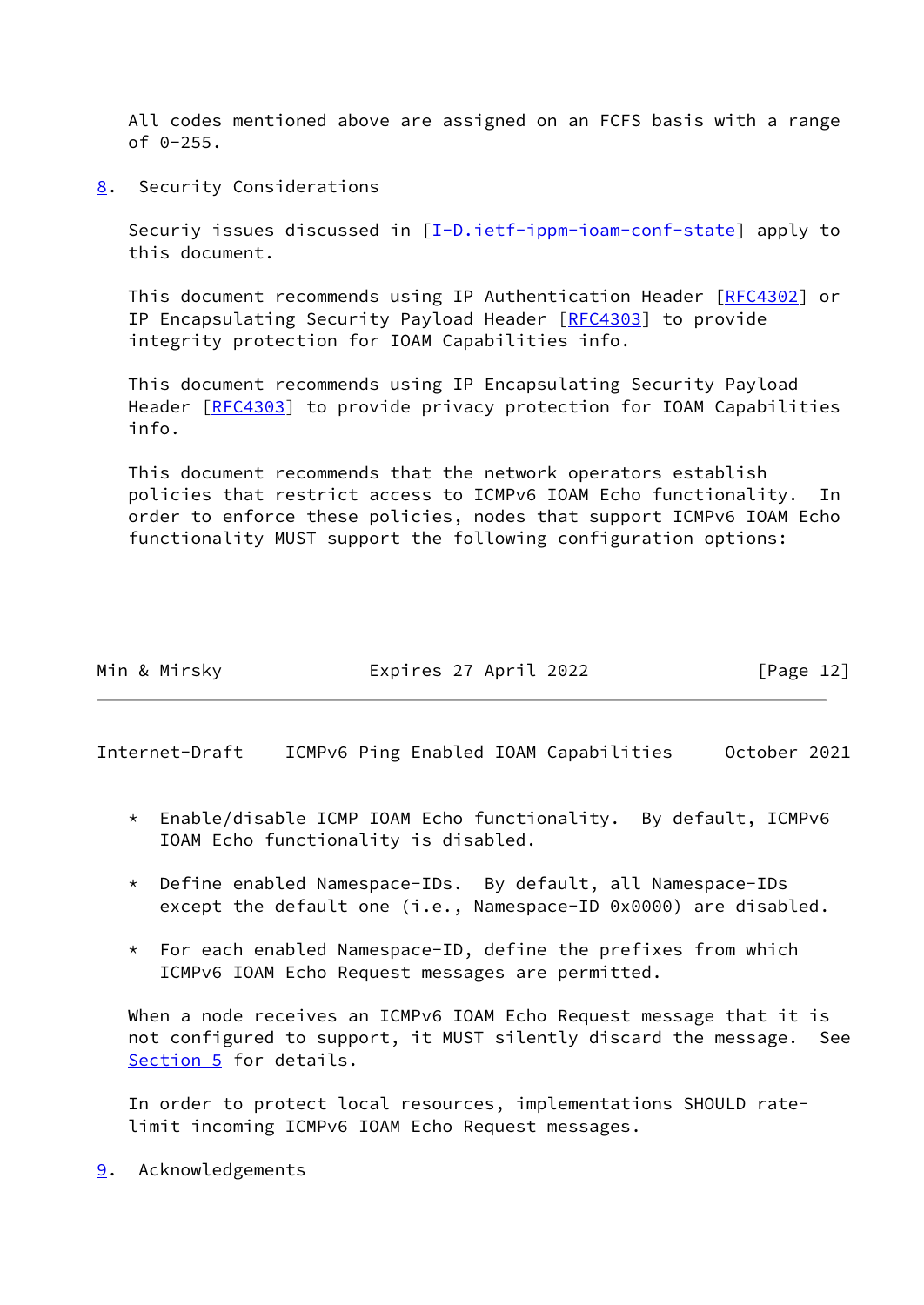TBA.

- <span id="page-14-0"></span>[10.](#page-14-0) References
- <span id="page-14-1"></span>[10.1](#page-14-1). Normative References

<span id="page-14-5"></span>[I-D.ietf-ippm-ioam-conf-state]

- Min, X., Mirsky, G., and L. Bo, "Echo Request/Reply for Enabled In-situ OAM Capabilities", Work in Progress, Internet-Draft, [draft-ietf-ippm-ioam-conf-state-01,](https://datatracker.ietf.org/doc/pdf/draft-ietf-ippm-ioam-conf-state-01) 24 October 2021, [<https://www.ietf.org/archive/id/draft-ietf](https://www.ietf.org/archive/id/draft-ietf-ippm-ioam-conf-state-01.txt) [ippm-ioam-conf-state-01.txt](https://www.ietf.org/archive/id/draft-ietf-ippm-ioam-conf-state-01.txt)>.
- [RFC2119] Bradner, S., "Key words for use in RFCs to Indicate Requirement Levels", [BCP 14](https://datatracker.ietf.org/doc/pdf/bcp14), [RFC 2119](https://datatracker.ietf.org/doc/pdf/rfc2119), DOI 10.17487/RFC2119, March 1997, <[https://www.rfc-editor.org/info/rfc2119>](https://www.rfc-editor.org/info/rfc2119).
- [RFC4443] Conta, A., Deering, S., and M. Gupta, Ed., "Internet Control Message Protocol (ICMPv6) for the Internet Protocol Version 6 (IPv6) Specification", STD 89, [RFC 4443,](https://datatracker.ietf.org/doc/pdf/rfc4443) DOI 10.17487/RFC4443, March 2006, <[https://www.rfc-editor.org/info/rfc4443>](https://www.rfc-editor.org/info/rfc4443).
- [RFC4884] Bonica, R., Gan, D., Tappan, D., and C. Pignataro, "Extended ICMP to Support Multi-Part Messages", [RFC 4884,](https://datatracker.ietf.org/doc/pdf/rfc4884) DOI 10.17487/RFC4884, April 2007, <[https://www.rfc-editor.org/info/rfc4884>](https://www.rfc-editor.org/info/rfc4884).

| Min & Mirsky | Expires 27 April 2022 | [Page 13] |
|--------------|-----------------------|-----------|
|              |                       |           |

- <span id="page-14-3"></span>Internet-Draft ICMPv6 Ping Enabled IOAM Capabilities October 2021
	- [RFC8174] Leiba, B., "Ambiguity of Uppercase vs Lowercase in [RFC](https://datatracker.ietf.org/doc/pdf/rfc2119) [2119](https://datatracker.ietf.org/doc/pdf/rfc2119) Key Words", [BCP 14](https://datatracker.ietf.org/doc/pdf/bcp14), [RFC 8174,](https://datatracker.ietf.org/doc/pdf/rfc8174) DOI 10.17487/RFC8174, May 2017, [<https://www.rfc-editor.org/info/rfc8174](https://www.rfc-editor.org/info/rfc8174)>.
- <span id="page-14-2"></span>[10.2](#page-14-2). Informative References

<span id="page-14-4"></span> [I-D.ietf-ippm-ioam-ipv6-options] Bhandari, S. and F. Brockners, "In-situ OAM IPv6 Options", Work in Progress, Internet-Draft, [draft-ietf-ippm-ioam](https://datatracker.ietf.org/doc/pdf/draft-ietf-ippm-ioam-ipv6-options-06) [ipv6-options-06](https://datatracker.ietf.org/doc/pdf/draft-ietf-ippm-ioam-ipv6-options-06), 31 July 2021, <[https://www.ietf.org/archive/id/draft-ietf-ippm-ioam-](https://www.ietf.org/archive/id/draft-ietf-ippm-ioam-ipv6-options-06.txt)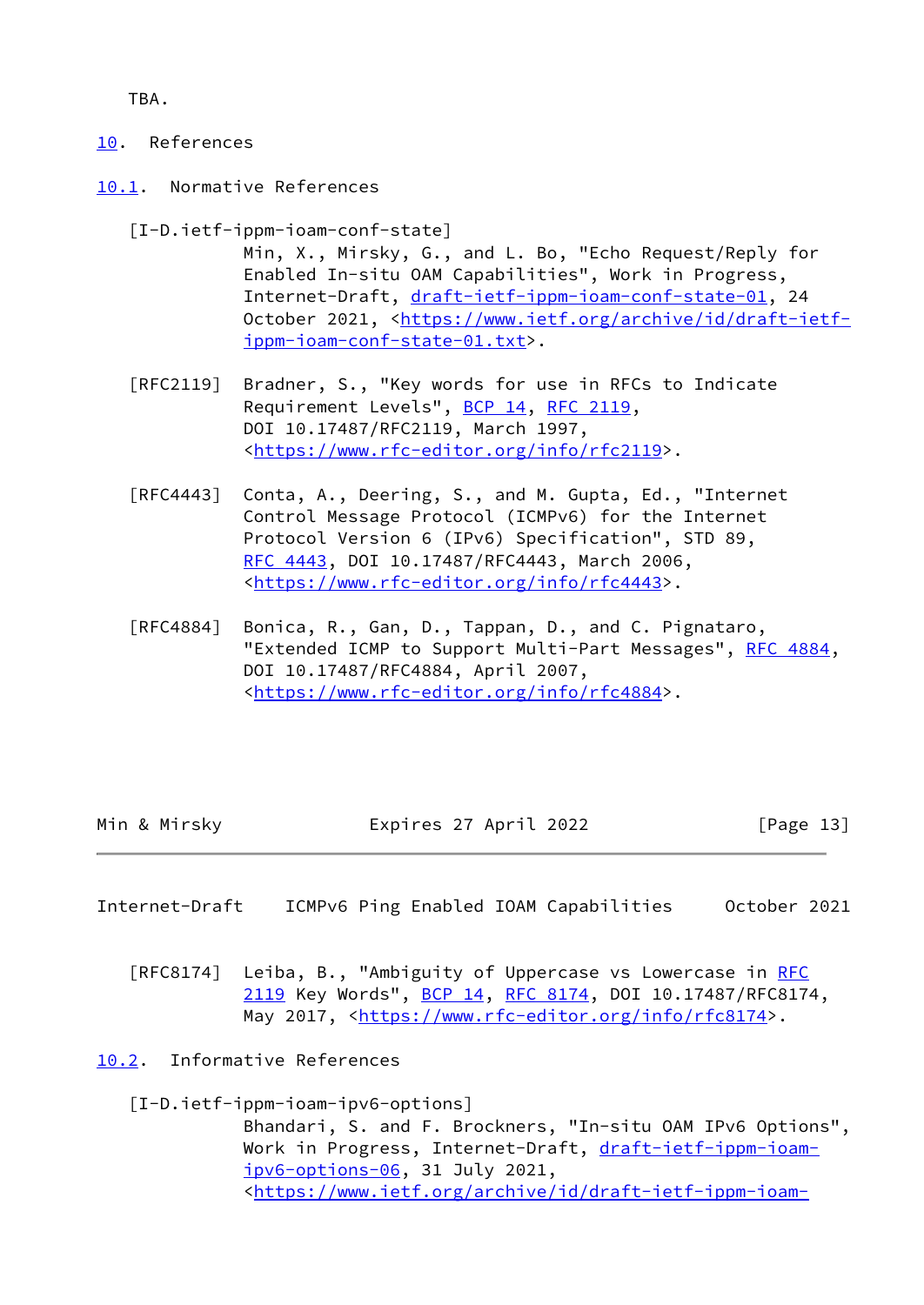[ipv6-options-06.txt](https://www.ietf.org/archive/id/draft-ietf-ippm-ioam-ipv6-options-06.txt)>.

- [RFC4302] Kent, S., "IP Authentication Header", [RFC 4302](https://datatracker.ietf.org/doc/pdf/rfc4302), DOI 10.17487/RFC4302, December 2005, <[https://www.rfc-editor.org/info/rfc4302>](https://www.rfc-editor.org/info/rfc4302).
- [RFC4303] Kent, S., "IP Encapsulating Security Payload (ESP)", [RFC 4303,](https://datatracker.ietf.org/doc/pdf/rfc4303) DOI 10.17487/RFC4303, December 2005, <[https://www.rfc-editor.org/info/rfc4303>](https://www.rfc-editor.org/info/rfc4303).
- [RFC4594] Babiarz, J., Chan, K., and F. Baker, "Configuration Guidelines for DiffServ Service Classes", [RFC 4594](https://datatracker.ietf.org/doc/pdf/rfc4594), DOI 10.17487/RFC4594, August 2006, <[https://www.rfc-editor.org/info/rfc4594>](https://www.rfc-editor.org/info/rfc4594).
- [RFC8200] Deering, S. and R. Hinden, "Internet Protocol, Version 6 (IPv6) Specification", STD 86, [RFC 8200](https://datatracker.ietf.org/doc/pdf/rfc8200), DOI 10.17487/RFC8200, July 2017, <[https://www.rfc-editor.org/info/rfc8200>](https://www.rfc-editor.org/info/rfc8200).
- [RFC8335] Bonica, R., Thomas, R., Linkova, J., Lenart, C., and M. Boucadair, "PROBE: A Utility for Probing Interfaces", [RFC 8335,](https://datatracker.ietf.org/doc/pdf/rfc8335) DOI 10.17487/RFC8335, February 2018, <[https://www.rfc-editor.org/info/rfc8335>](https://www.rfc-editor.org/info/rfc8335).

Authors' Addresses

 Xiao Min ZTE Corp. Nanjing China

 Phone: +86 25 88013062 Email: xiao.min2@zte.com.cn

Min & Mirsky Expires 27 April 2022 [Page 14]

Internet-Draft ICMPv6 Ping Enabled IOAM Capabilities October 2021

 Greg Mirsky Ericsson United States of America